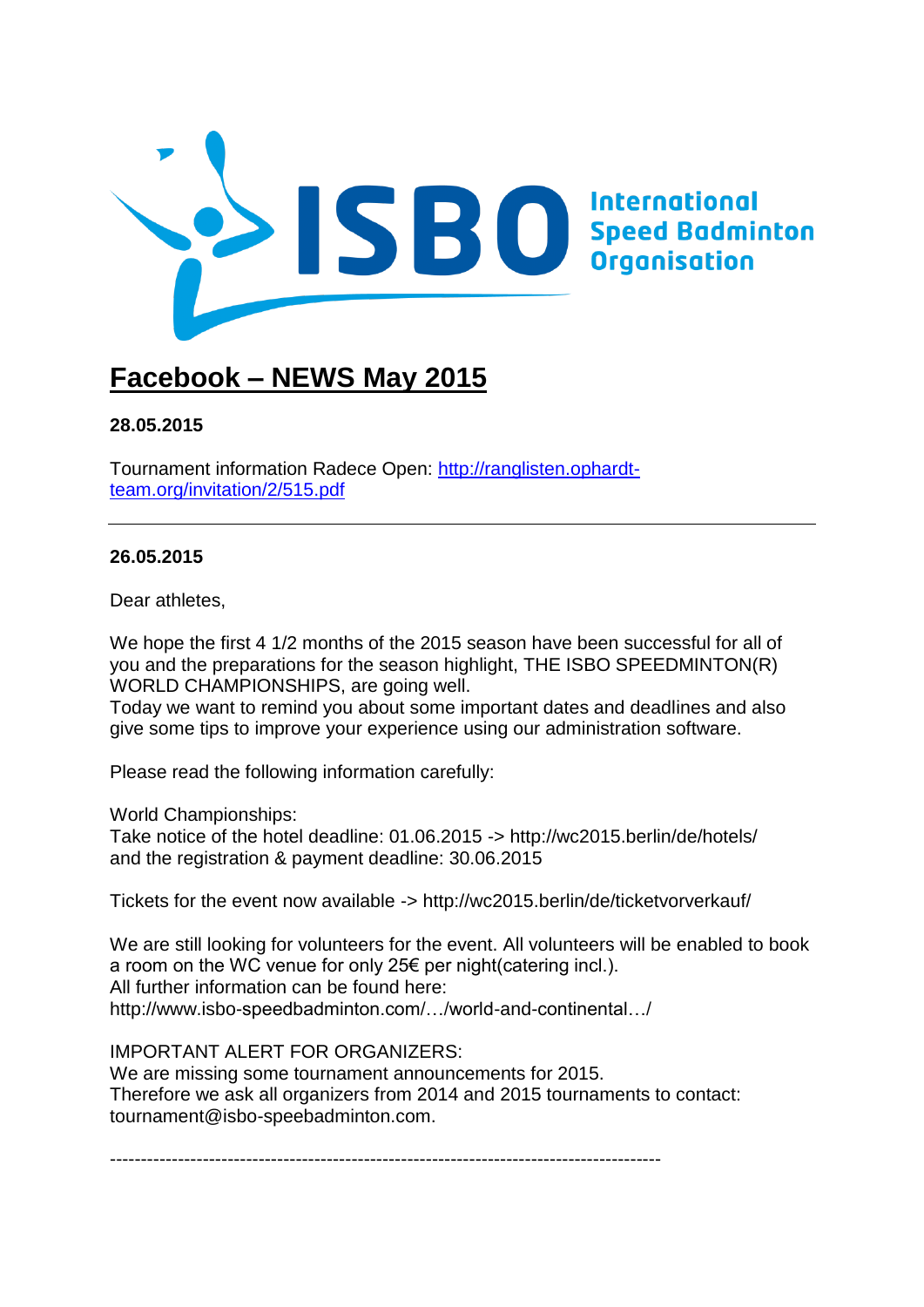A tip to our athletes to use the Ophardt system:

Players who are crossed or marked in red have not finished the registration process. Please confirm your registration OR pay the fee, so ISBO can activate your registration. If you are still crossed after 48 hours, please contact Daniel Gossen gossen@isbo-speedbadminton.com.

For group payments please send a list to the ISBO with names, divisions, country and tournament name and register these players in the ophardt system at the same time!

You cannot been registered if there a missing information.

If you see a yellow question mark next to the name, please contact your national admin.

The yellow question mark shows that your federation or club has not ordered a licence for you and you can not participate in any tournament.

If you can not click the registration button, please choose the payment method first and click the button after.

## **[20.05.2015](https://www.facebook.com/THE.ISBO/posts/829445110471333)**

Notice the deadline for the next 1000points tournament in croatia: [http://www.isbo](http://www.isbo-speedbadminton.com/fileadmin/images/pics/calender_2014/Calender_2015/Hrvatski_speed_isbo-speedbadminton.com)[speedbadminton.com/fileadmin/images/pics/calender\\_2014/Calender\\_2015/Hrvatski](http://www.isbo-speedbadminton.com/fileadmin/images/pics/calender_2014/Calender_2015/Hrvatski_speed_isbo-speedbadminton.com) speed\_isbo-speedbadminton.com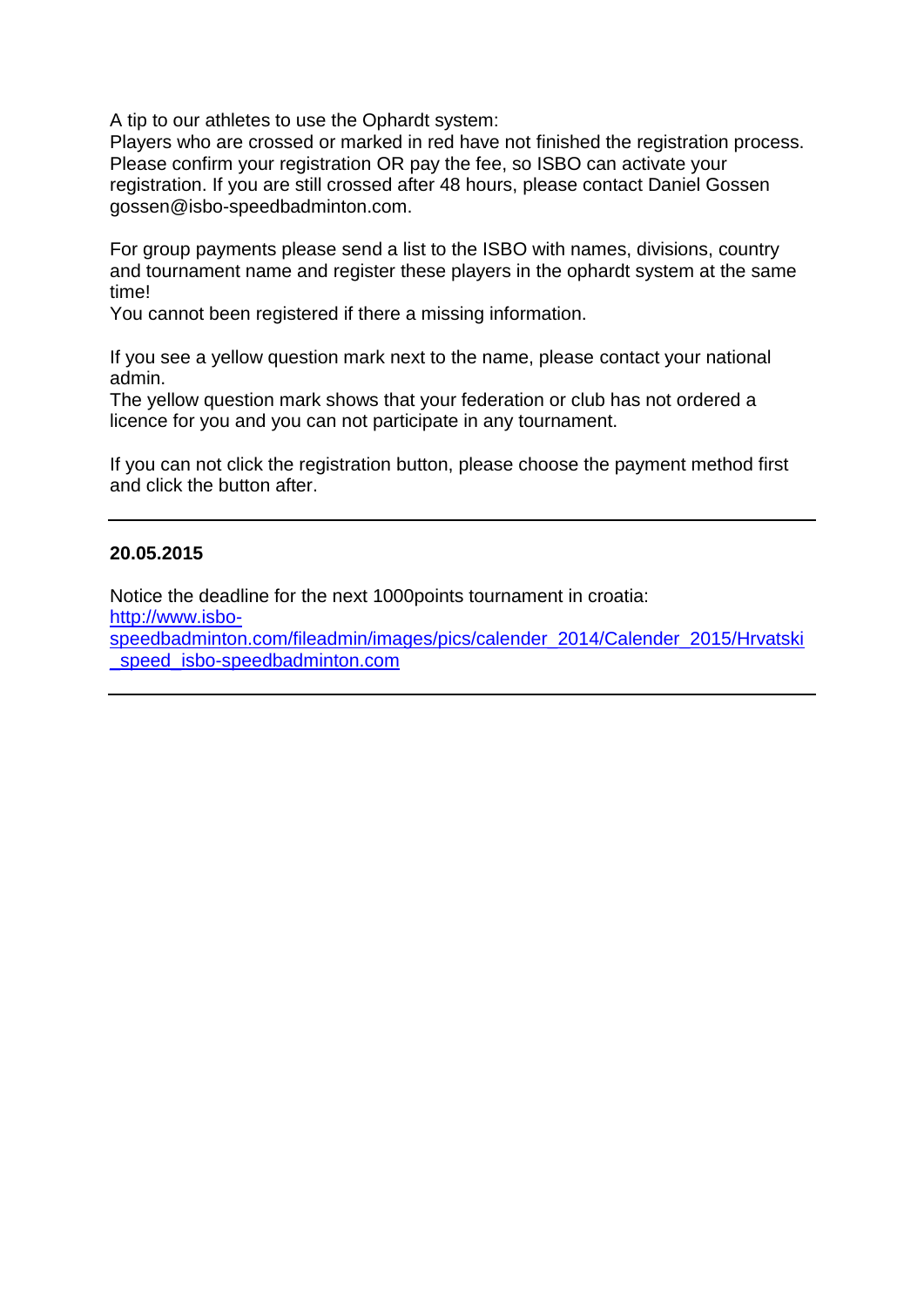Become volunteer of the world championships 2015 and book a special hotel at the venuel





## **Volunteer**

#### For the Speed Badminton WORLD CHAMPIONCHIPS 2015 in Berlin

Date: 26.08.2015 - 31.08.2015 / working times according to personal preferences

Tasks: Help organizing this big event from the beginning to the end. Support the implementation and management. Make the World Championships an unforgettable experience for all the people involved.

#### Your advantages...

- ... exciting and challenging duties in an international environment
- ...insight in the organisation and execution of world championships
- ... be part of a special event
- ... work side by side with people form the Speed Badminton community
- ...Volunteer T-Shirt
- ... free meals during the tournament
- ... a spezial volunteer gift
- ...a qualified volunteer certificate
- $\ddotmark$

...optional hotel special for volunteers:

- 25€/night, bookable dates 27.08. to 31.08.2015, the hotel is on (tournament-) site
- reservation deadline: 01.06.2015 → hotels@wc2015.berlin
- · limited rooms available: first come first serve

#### Contact:

Deutscher Speed Badminton Verband e.V.

Daniel Gossen I Trachenbergring 85 | 12249 Berlin | 030 - 611 077 90 | gossen@dsbv.net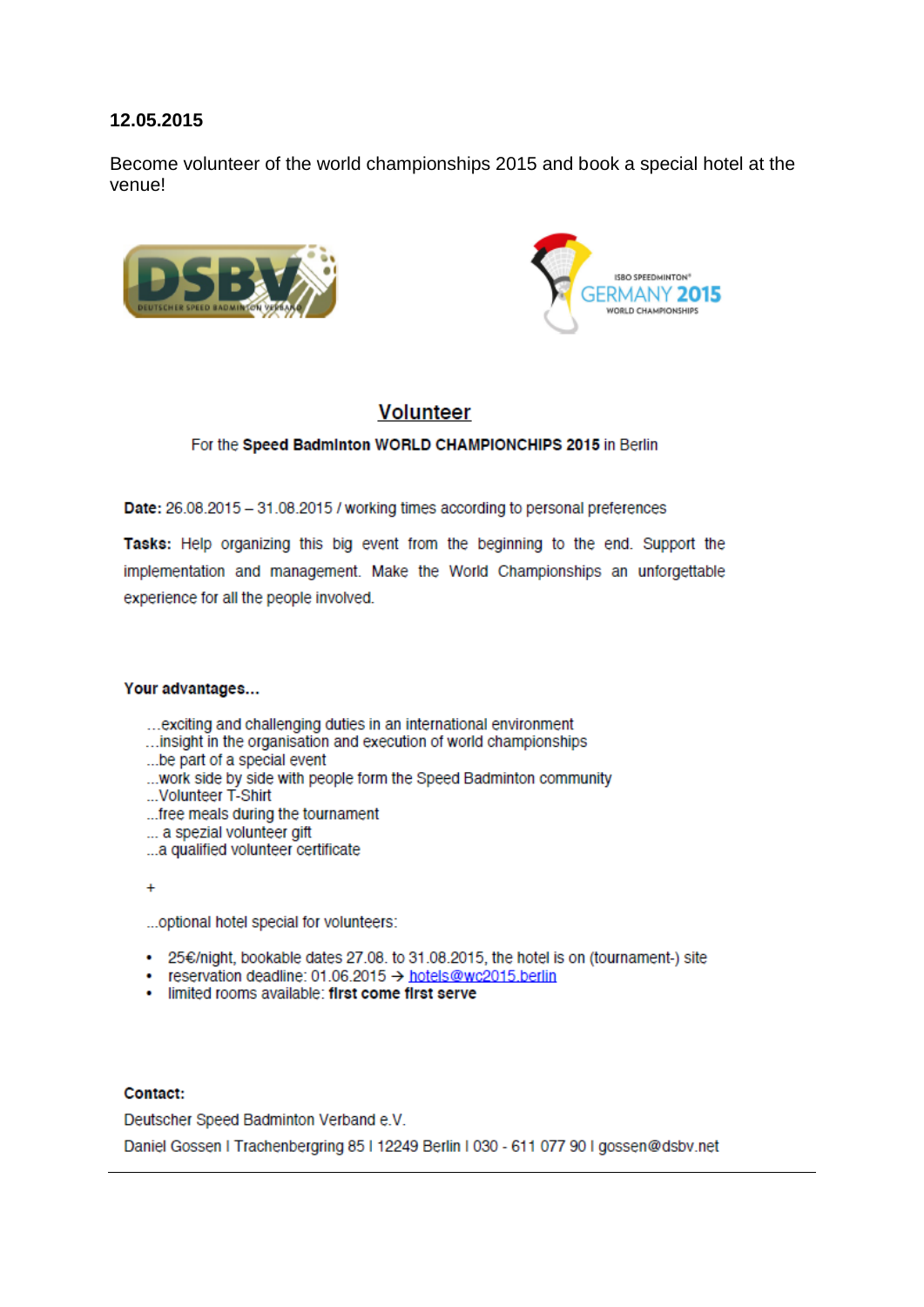Registry Deadline for the next 1000 point tournament: May 30, 2015



06.05.2015

Press Release Amsterdam, 3 May 2015

4th ISBO Speedminton Dutch Open 2015 Ociepa and Nielsen grab the title in Amstelveen

A record of 146 players from 10 different countries took part in the 4th ISBO Speedminton Dutch Open 2015 on 2 and 3 May in Amstelveen, near Amsterdam. For the first time there were also two participants from Japan in the Netherlands. The Dutch Open is classified as one of the five 1000 points tournaments in the ISBO Master Series.

A total number of 364 matches were played in Amstelveen and the spectators could enjoy a lot of exciting and fantastic games on the 13 courts. In the Open Singles the big favorite Marcin Ociepa from Poland who won the final. Melker Ekberg from Sweden came very close but Ociepa beats him with 16-13, 10-16 en 16-10.

In the Female Singles, the mix partner of Melker became the Dutch Open champion. Rebecca Nielsen from Sweden beat in a very exciting final Marta Urbanik from Poland with the scores 16-8, 14-16 and 16-6.

In the Double Categories the title in the Open Doubles went to Michal Izbicki and Bogdan Miezynski from Poland. In the Mixed Doubles the Melker Ekberg and Rebecca Nielsen proved to be the best mixed double and another success for Sweden. In the Female Doubles, Zofia Wincenciak (Poland) and Isabelle Vaillant (France) went ahead to win the title in a poule of 4 doubles on sets.

Poland was the big winner in Amstelveen this year. The country won 7 of the 10 titles.

Results can be found on [https://www.tournamentsoftware.com/sport/winners.aspx…](https://www.tournamentsoftware.com/sport/winners.aspx?id=17055001-787F-4C79-89BC-663B8D07DE72)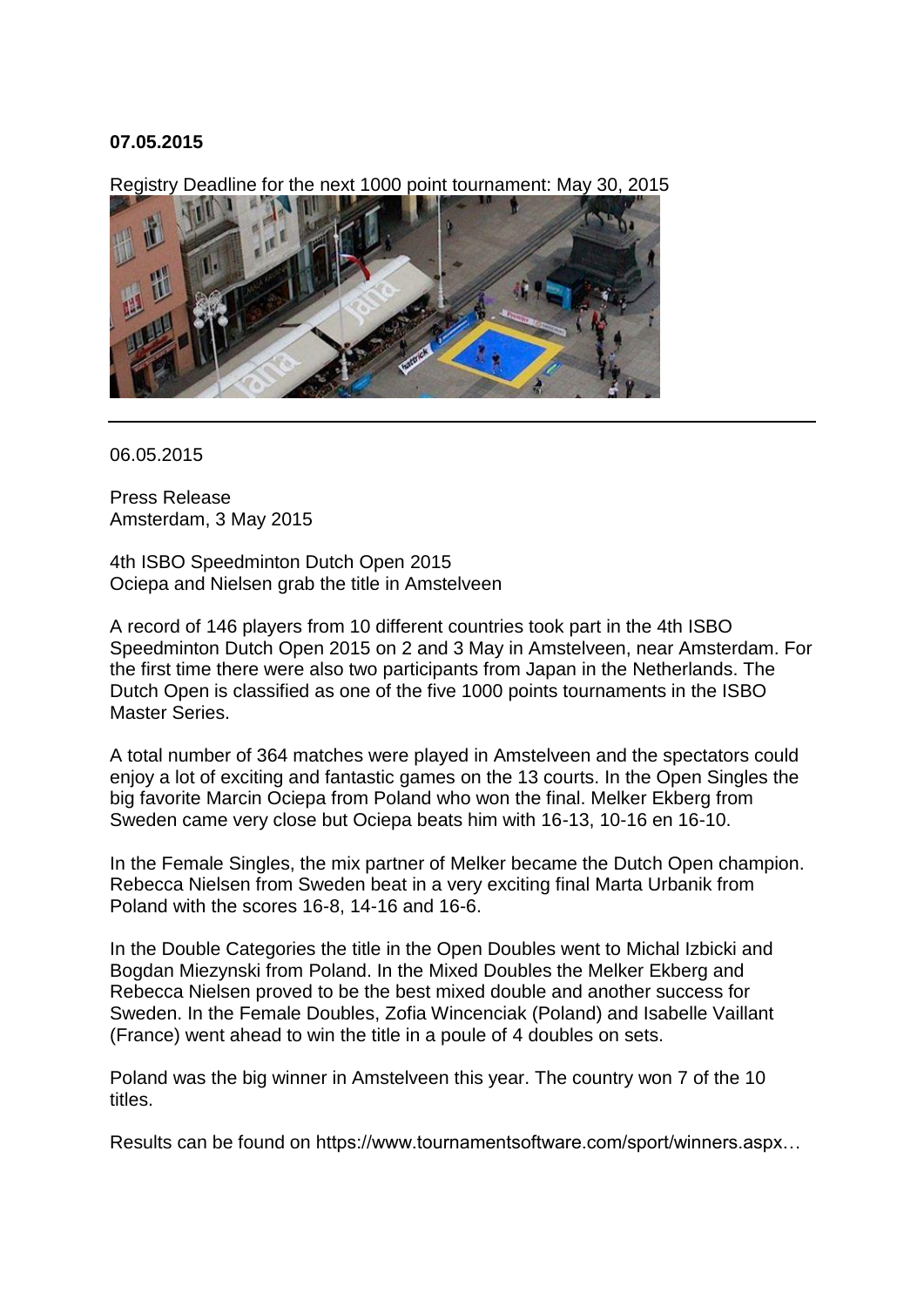



Register now for the next 1000 points tournament: ISBO Speedminton® Czech Open 2015